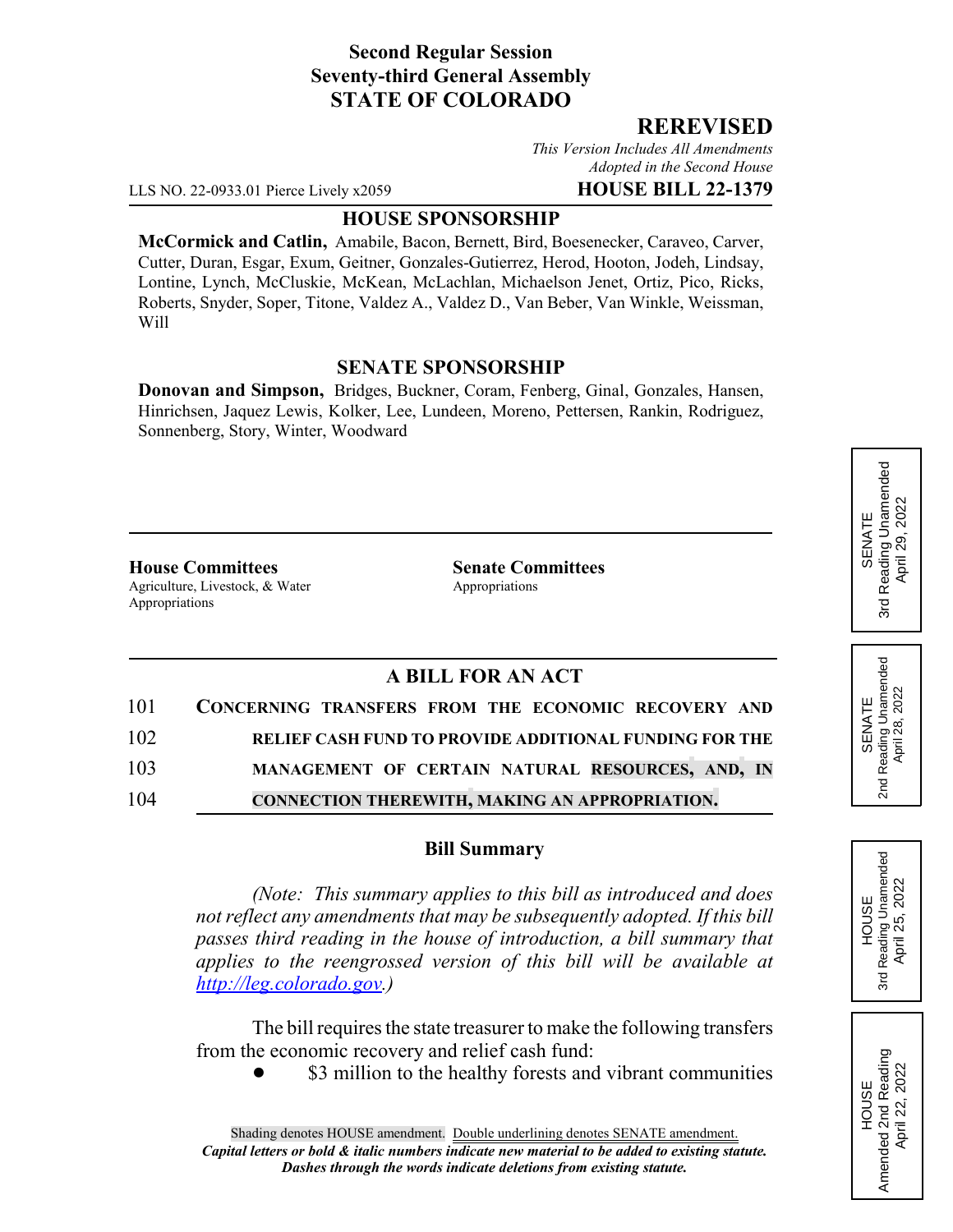fund for projects that will help communities address the urgent need to reduce wildfire risks by supporting implementation of risk mitigation treatments that focus on promoting watershed resilience;

- \$2 million to the wildfire mitigation capacity development fund for wildfire mitigation and fuel reduction projects;
- \$10 million to the Colorado water conservation board construction fund for watershed restoration and flood mitigation grants;
- \$2.5 million to the Colorado water conservation board construction fund for the direct and indirect costs of providing assistance to political subdivisions and other entities applying for federal "Infrastructure Investment and Jobs Act" money and other federally available money related to water funding opportunities; and
	- \$2.5 million to the Colorado water conservation board construction fund for issuing grants to political subdivisions of the state for the hiring of temporary employees, contractors, or both that will assist those political subdivisions and other entities in applying for federal "Infrastructure Investment and Jobs Act" money and other federally available money related to natural resource management.

All of these transfers relate to essential government services and must comply with the relevant compliance, reporting, record-keeping, and program evaluation requirements established by the office of state planning and budgeting and the state controller.

2 **SECTION 1.** In Colorado Revised Statutes, 24-75-228, **add** (2.5)

- 3 as follows:
- 

4 **24-75-228. Economic recovery and relief cash fund - creation**

- 5  **allowable uses interim task force report legislative declaration**
- 6  **definitions repeal.** (2.5) (a) UPON THE EFFECTIVE DATE OF THIS
- 7 SUBSECTION (2.5), OR AS SOON AS POSSIBLE THEREAFTER, THE STATE
- 8 TREASURER SHALL TRANSFER TWENTY MILLION DOLLARS FROM THE
- 9 ECONOMIC RECOVERY AND RELIEF CASH FUND AS FOLLOWS:
- 

<sup>1</sup> *Be it enacted by the General Assembly of the State of Colorado:*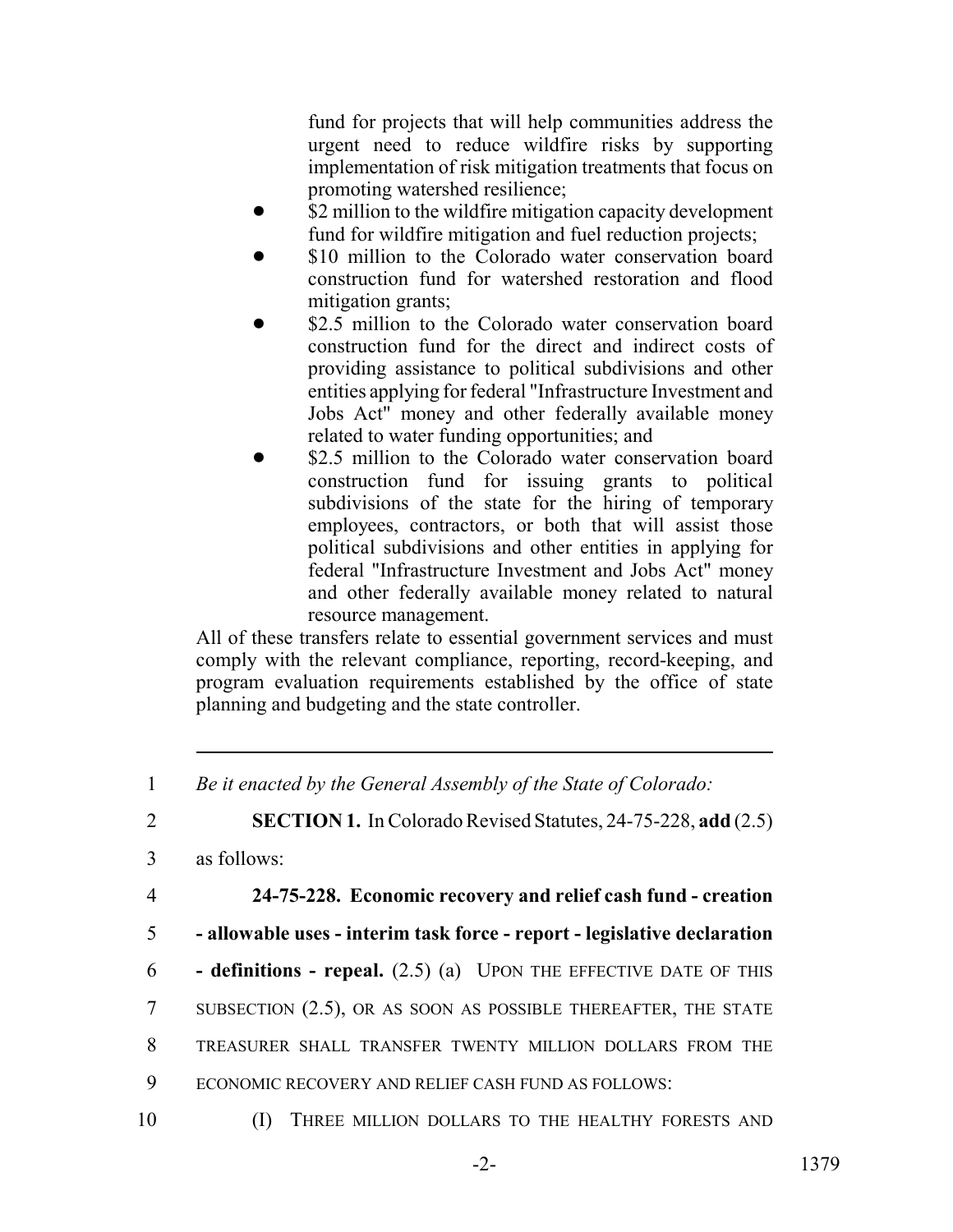VIBRANT COMMUNITIES FUND CREATED IN SECTION 23-31-313(10), WHICH 2 MUST BE EXPENDED FOR THE PURPOSES SPECIFIED IN SECTION 23-31-313 3 (6)(a)(IV);

 (II) TWO MILLION DOLLARS TO THE WILDFIRE MITIGATION CAPACITY DEVELOPMENT FUND CREATED IN SECTION 24-33-117 (1), WHICH MUST BE EXPENDED FOR THE PURPOSES SPECIFIED IN SECTION  $7 \quad 24 - 33 - 117(3);$ 

 (III) TEN MILLION DOLLARS TO THE COLORADO WATER CONSERVATION BOARD CONSTRUCTION FUND CREATED IN SECTION 10 37-60-121 (1)(a), WHICH MUST BE EXPENDED FOR THE PURPOSES SPECIFIED 11 IN SECTION 37-60-121 (12);

**IV)** TWO MILLION FIVE HUNDRED THOUSAND DOLLARS TO THE COLORADO WATER CONSERVATION BOARD CONSTRUCTION FUND CREATED IN SECTION 37-60-121 (1)(a), WHICH MUST BE EXPENDED FOR THE PURPOSES SPECIFIED IN SECTION 37-60-121 (13); AND

**(V)** TWO MILLION FIVE HUNDRED THOUSAND DOLLARS TO THE COLORADO WATER CONSERVATION BOARD CONSTRUCTION FUND CREATED IN SECTION 37-60-121 (1)(a), WHICH MUST BE EXPENDED FOR THE PURPOSES SPECIFIED IN SECTION 37-60-121 (14).

 (b) THE WATERSHED RESTORATION PROGRAMS, WILDFIRE 21 MITIGATION PROGRAMS, AND THE PROVISION OF SERVICES TO ASSIST POLITICALSUBDIVISIONS OF THE STATE AND OTHERENTITIES IN THE DRAW DOWN OF FEDERAL FUNDS TO WHICH THE STATE TREASURER SHALL 24 TRANSFER MONEY FROM THE FUND PURSUANT TO SUBSECTION  $(2.5)(a)$  OF THIS SECTION ARE ESSENTIAL GOVERNMENT SERVICES.

 (c) ANY DEPARTMENT THAT RECEIVES MONEY FROM THE TRANSFER MADE BY THE STATE TREASURER PURSUANT TO SUBSECTION

-3- 1379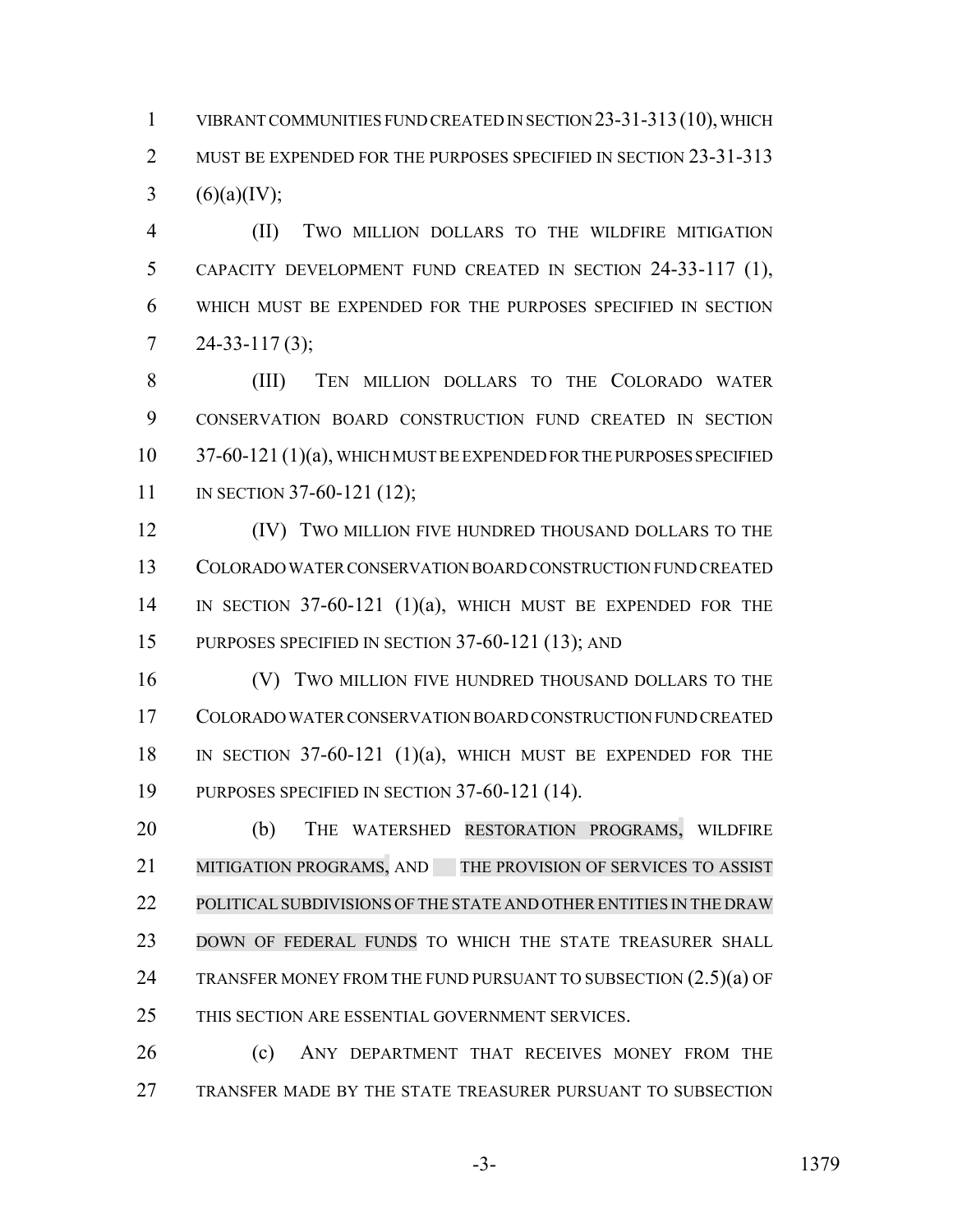(2.5)(a) OF THIS SECTION SHALL COMPLY WITH THE COMPLIANCE, REPORTING, RECORD-KEEPING, AND PROGRAM EVALUATION REQUIREMENTS ESTABLISHED BY THE OFFICE OF STATE PLANNING AND BUDGETING AND THE STATE CONTROLLER IN ACCORDANCE WITH SECTION  $5 \qquad 24-75-226(5).$ 

 **SECTION 2.** In Colorado Revised Statutes, 37-60-121, **add** (12), (13), and (14) as follows:

 **37-60-121. Colorado water conservation board construction fund - creation - nature of fund - funds for investigations - contributions - use for augmenting the general fund - funds created - rules - repeal.** (12) (a) EXCEPT AS SPECIFIED IN SUBSECTION (12)(b) OF THIS SECTION, THE BOARD SHALL USE THE MONEY TRANSFERRED PURSUANT TO SECTION 24-75-228 (2.5)(a)(III) FOR WATERSHED RESTORATION AND FLOOD MITIGATION GRANTS TO RESTORE, MITIGATE, AND PROTECT STREAM CHANNELS AND RIPARIAN AREAS SUSCEPTIBLE TO FLOOD HAZARDS AND SEDIMENT EROSION AND DEPOSITION AFTER WILDFIRE, INCLUDING EXPENDITURES FOR THE DESIGN AND IMPLEMENTATION OF PROJECTS INTENDED TO MITIGATE INCREASED FLOWS, SEDIMENT, AND DEBRIS, WITH FEDERAL AND LOCAL MATCHING REQUIREMENTS.

 (b) THE BOARD MAY USE UP TO FIVE PERCENT OF THE MONEY TO 22 ADMINISTER THE GRANT PROGRAM AS SPECIFIED IN SUBSECTION (12)(a) OF THIS SECTION AND MAY USE UP TO TEN PERCENT FOR THE COSTS ASSOCIATED WITH PROVIDING NECESSARY TECHNICAL ENGINEERING SERVICES TO ASSIST GRANTEES WITH DESIGN REVIEW, ENGINEERING ANALYSIS, FIRE AND FLOOD SUPPORT, CONSTRUCTION OVERSIGHT, FLUVIAL HAZARD ZONE PROGRAM IMPLEMENTATION, PROJECT MONITORING AND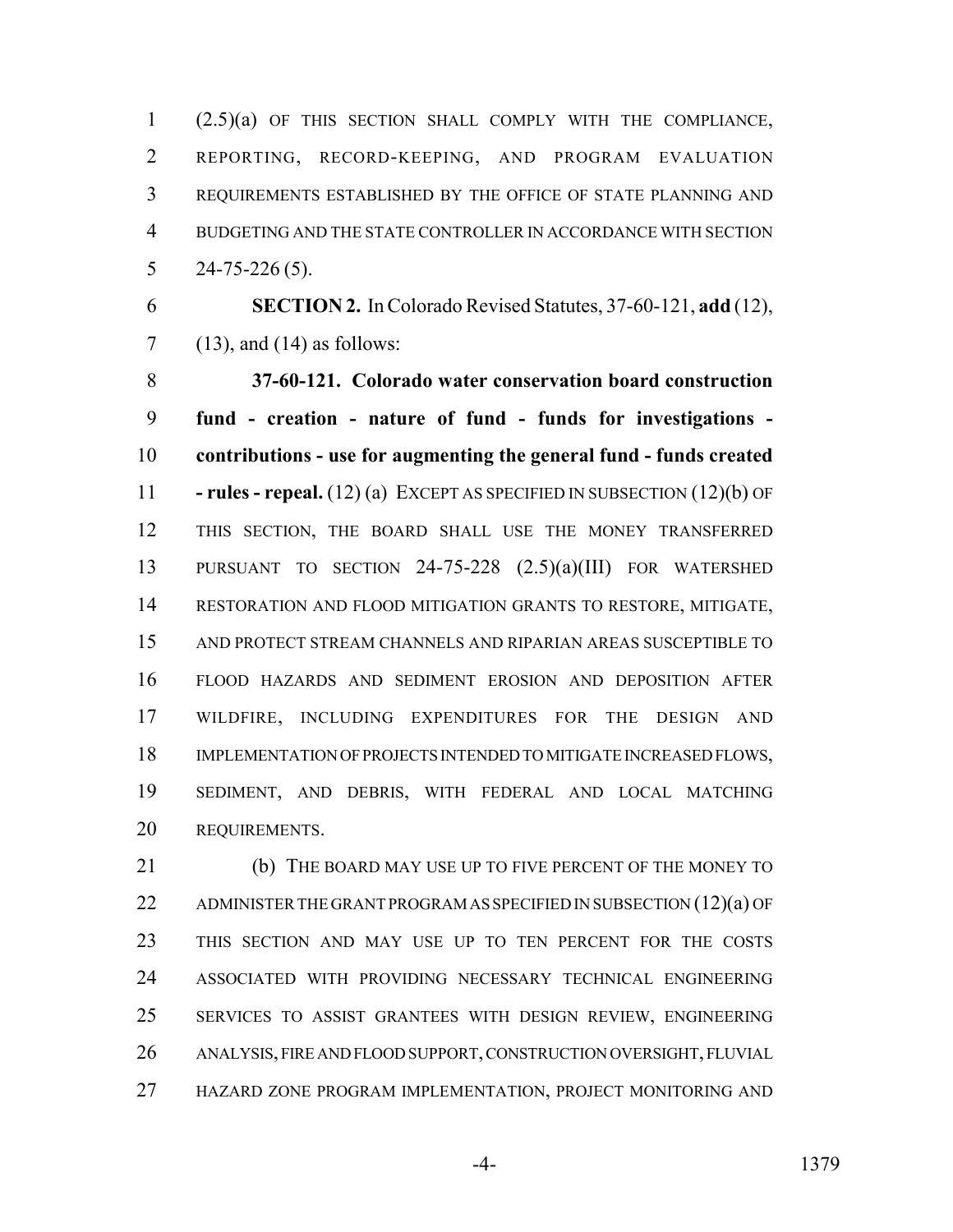ADAPTIVE MANAGEMENT, AND OVERALL PROGRAM MANAGEMENT.

 (c) THE DEPARTMENT OF NATURAL RESOURCES SHALL INCLUDE UPDATES REGARDING THE BOARD'S ACTIVITIES UNDERTAKEN PURSUANT TO THIS SUBSECTION (12) IN ITS DEPARTMENTAL PRESENTATION TO LEGISLATIVE COMMITTEES OF REFERENCE PURSUANT TO SECTION 2-7-203. (d) THIS SUBSECTION (12) IS REPEALED, EFFECTIVE JULY 1, 2027. (13) THE BOARD SHALL USE THE MONEY TRANSFERRED PURSUANT TO SECTION 24-75-228 (2.5)(a)(IV) FOR THE DIRECT AND INDIRECT COSTS OF PROVIDING ASSISTANCE TO POLITICAL SUBDIVISIONS OF THE STATE AND OTHER ENTITIES IN APPLYING FOR FEDERAL "INFRASTRUCTURE INVESTMENT AND JOBS ACT", PUB.L. 117-58, MONEY AND OTHER

 FEDERALLY AVAILABLE MONEY RELATED TO WATER FUNDING OPPORTUNITIES.

 (14) (a) THE BOARD SHALL USE THE MONEY TRANSFERRED PURSUANT TO SECTION 24-75-228 (2.5)(a)(V) FOR BOTH:

 (I) ISSUING GRANTS TO POLITICAL SUBDIVISIONS OF THE STATE OR OTHER ENTITIES FOR THE HIRING OF TERM-LIMITED EMPLOYEES, CONTRACTORS, OR BOTH THAT WILL ASSIST THOSE POLITICAL SUBDIVISIONS AND OTHER ENTITIES IN APPLYING FOR FEDERAL "INFRASTRUCTURE INVESTMENT AND JOBS ACT", PUB.L. 117-58, MONEY AND OTHER FEDERALLY AVAILABLE MONEY RELATED TO NATURAL RESOURCE MANAGEMENT; AND

 (II) COVERING THE DIRECT AND INDIRECT COSTS ASSOCIATED WITH 24 ISSUING THE GRANTS DESCRIBED IN SUBSECTION  $(14)(a)(I)$  of this SECTION.

 (b) THE BOARD MAY ADOPT POLICIES AND PROCEDURES AS NECESSARY FOR IMPLEMENTING A GRANT PROGRAM NECESSARY TO

-5- 1379